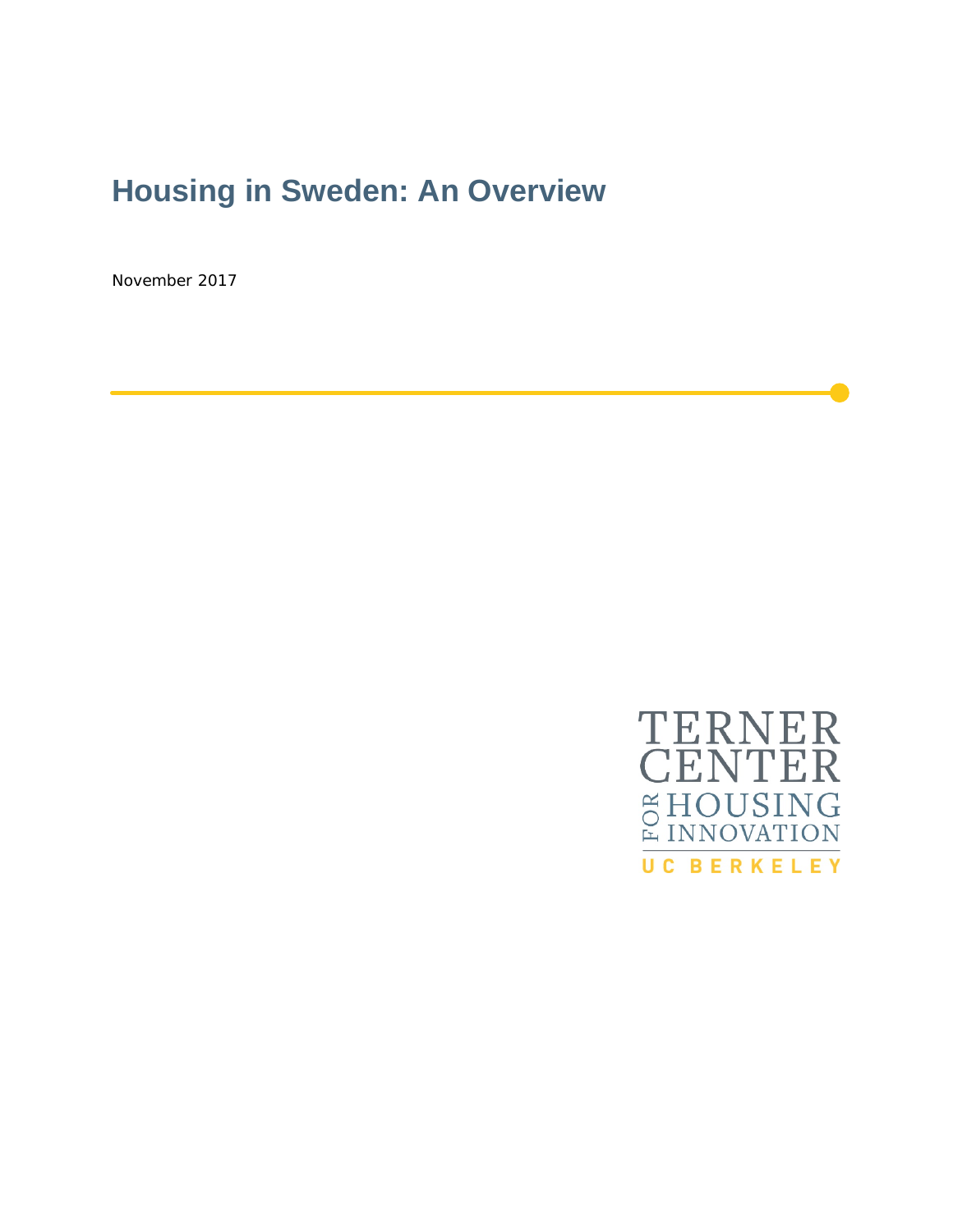# Table of Contents

<span id="page-1-0"></span>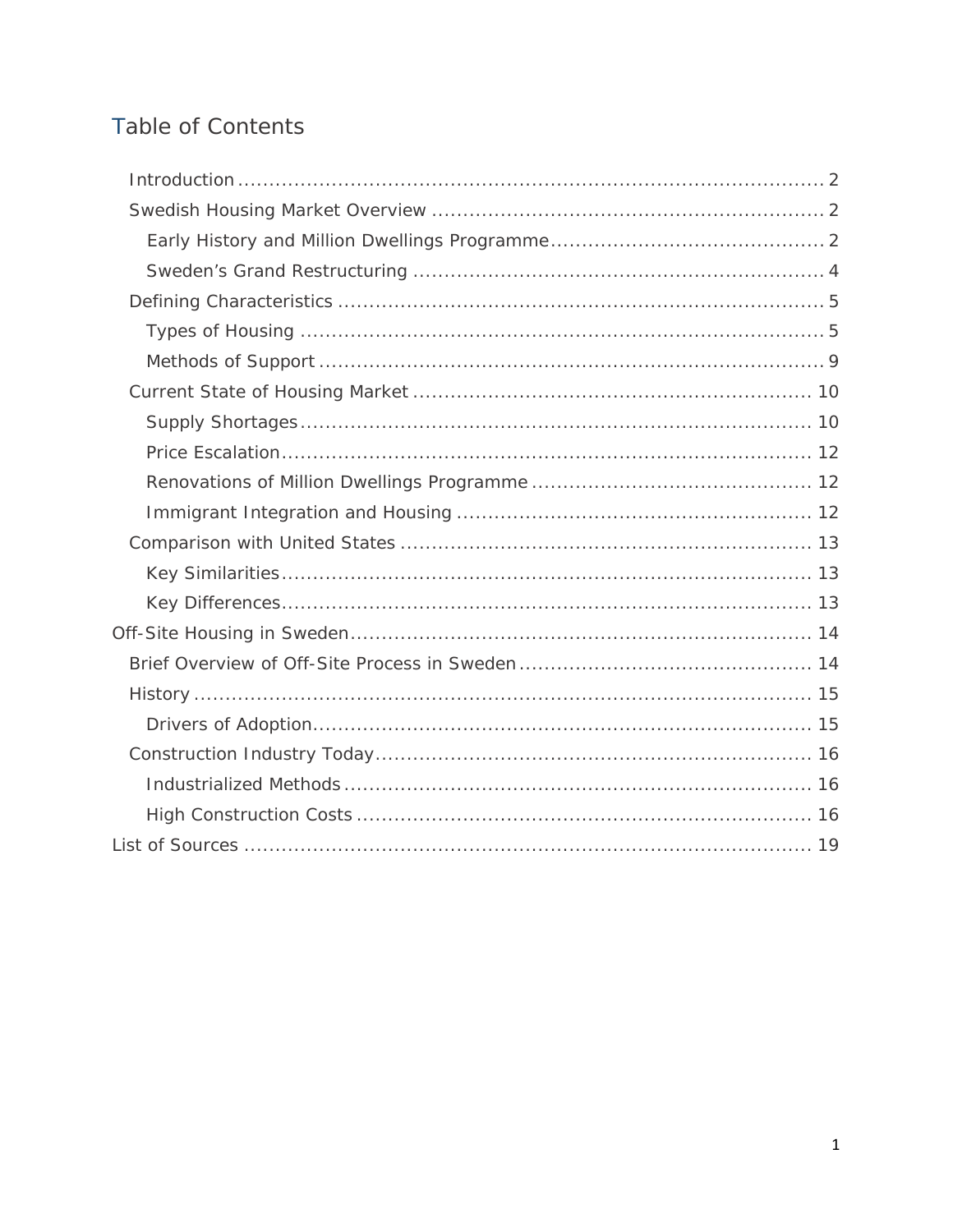## **Introduction**

With the Lindbäcks delegation's recent visit to the University of California, Berkeley during the week of October 16, 2017, this memo provides background information on the Swedish housing system and how it compares to the American context. Despite foundational differences in approach, the United States and Swedish housing systems share many key challenges with much to learn from each other. The memo is separated into two components: the first section covering the overall Swedish housing market chronicling its evolution and key tenets and the second section delving into the country's housing construction sector with a focus on modular building practices.

# <span id="page-2-0"></span>**Swedish Housing Market Overview**

# <span id="page-2-1"></span>*Early History and Million Dwellings Programme*

The Swedish Parliament (Riksdag) began directly intervening in the housing market beginning in the early 1900s, primarily as a matter of temporary crisis measures. In response to deteriorating housing conditions and a lack of new construction during the First World War, Riksdag approved temporary state support measures for new construction in 1917.[1](#page-2-2) These measures were suspended by 1922 and it was determined that housing supply issues were to be left to the market. Once again in the early 1930s amidst a farming and unemployment crisis, additional measures were passed by Riksdag that included loans and subsidies for the improvement and new construction of rural housing. Much as in United States, historians suspect these initial policies were primarily intended to catalyze a stagnant economy rather than enhance housing conditions.

A more interventionist public sector emerged a couple of decades later amidst an acute housing shortage. Housing quality standards in Sweden were low by international comparison during the early- and mid-1900s.<sup>[2](#page-2-3)</sup> Conditions became untenable by the mid-1940s as outbreak of the Second World War stalled new construction and forced many of the country's residents into both crowded and low-quality housing. This period coincided with rising birth rates – peaking in 1945 following the end of the war –further intensifying pressures on the limited housing stock. $3$  Political pressures mounted, forcing the state to intervene with subsidized loans to boost new construction and rent control to protect current tenants.[4](#page-2-5) These loans were only provided to companies with active municipal involvement – either through direct municipal ownership or under municipal control – and covered up to 100% of initial outlays, incentivizing the creation of local Municipal Housing Corporation's (MHCs) whose role would grow significant in subsequent decades.

Sweden's Social Democrats, in power from 1932 to 1976, advanced the country's social welfare approach to housing and adopted housing as a non-subservient priority. With a

<span id="page-2-2"></span><sup>&</sup>lt;sup>1</sup> Hedman, "A History of the Swedish System of Non-Profit Municipal Housing."

<span id="page-2-3"></span> $<sup>2</sup>$  Ibid.</sup>

<span id="page-2-4"></span><sup>&</sup>lt;sup>3</sup> Swedish Association of Public Housing Companies, "SABO and Public Housing in Sweden."

<span id="page-2-5"></span><sup>4</sup> Hedman, "A History of the Swedish System of Non-Profit Municipal Housing."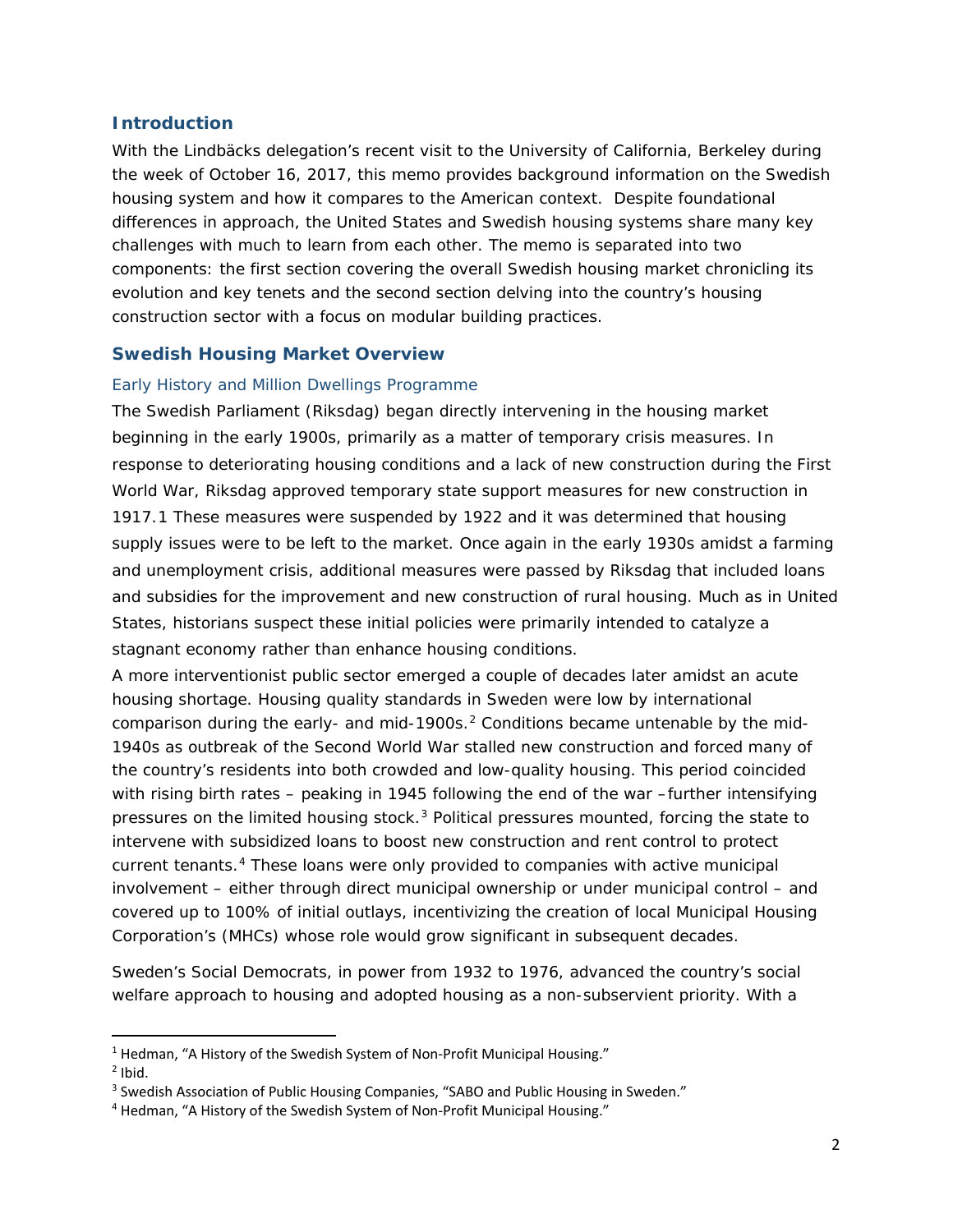more interventionist state role established, political leadership envisioned its role as promoting universal "good housing".<sup>[5](#page-3-1)</sup> Its focus was population-wide in scope, rather than selectively targeting needy subgroups. Publicly constructed housing units were therefore for everyone. Additionally, state housing support was to be directed through municipalities who in addition to state loans would later also be given tax advantages and large interest subsidies.

While housing production increased following the introduction of state support through the early 1960s, the housing shortage continued to worsen, attributable to a large baby boomer cohort aging into adulthood. The state embarked on an ambitious building program between 1965 and 1974 with the target of constructing one million new housing units (in a country of eight million people at the time) to ease the shortage.<sup>[6](#page-3-2)</sup> This rate of new construction relative to existing population is more than 2 times higher than the United States' rate during the 10-year construction boom period from 2000 to 2009. Through generous 100% loan programs and interest subsidies/interest guarantees, Sweden achieved this goal.



## **Figure 1: Housing Production Relative to Population Change**

Note. Prior to 1991, it is possible to distinguish between different forms of occupancy in apartment buildings.

Sources: Statistics Sweden and the Riksbank

<span id="page-3-0"></span>*Source: Emanuelsson, "Supply of Housing in Sweden."*

<span id="page-3-1"></span> <sup>5</sup> Hedman, "A History of the Swedish System of Non-Profit Municipal Housing."

<span id="page-3-2"></span><sup>6</sup> Hansson, "City Strategies for Affordable Housing."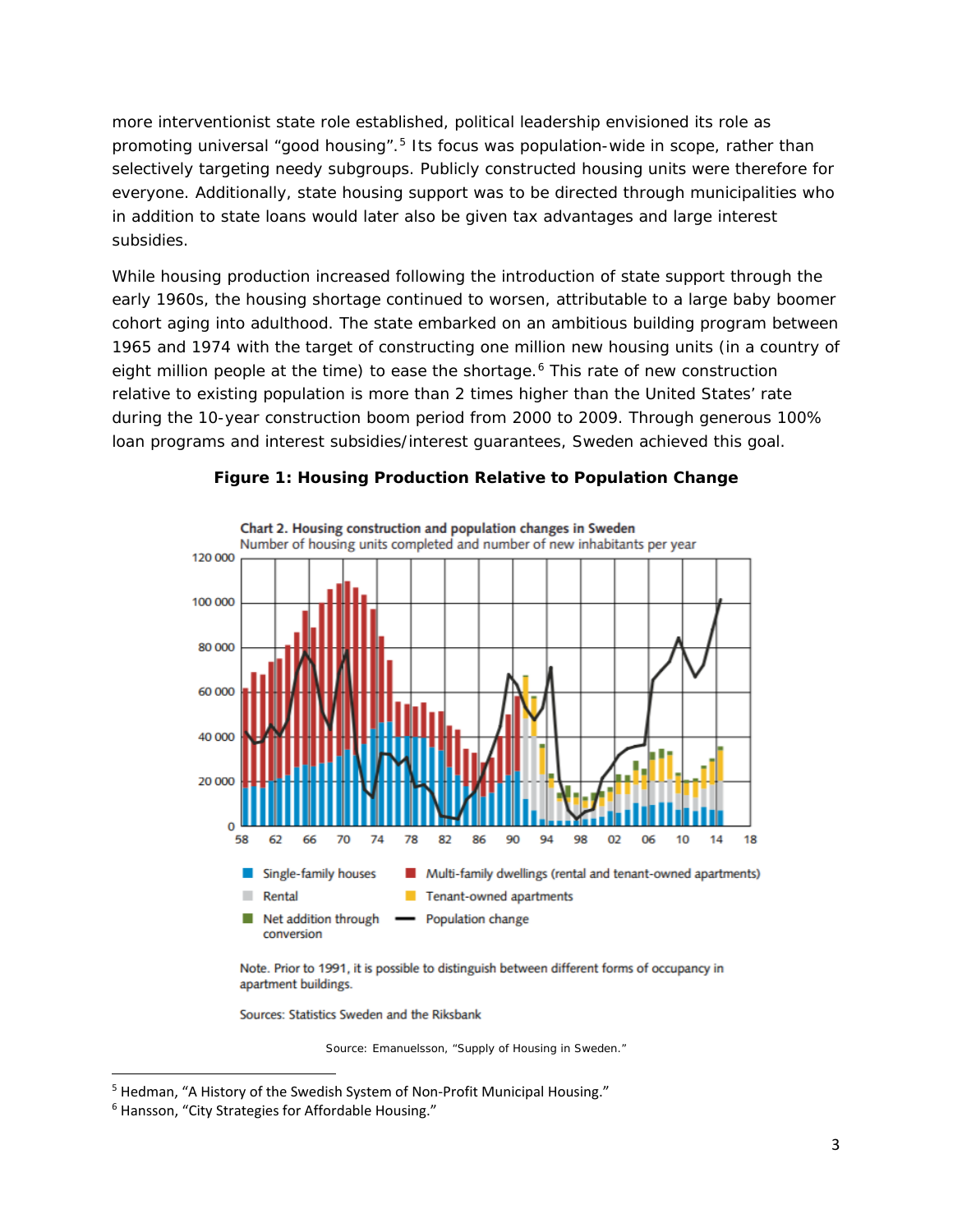#### *Sweden's Grand Restructuring*

In 1991, the newly elected center-right government coalition began dismantling the social democratic housing policy in favor of a more neoliberal approach. These efforts encompassed two broad policy goals of privatizing the housing market and facilitating ownership.

#### Privatization of Public Housing

The Swedish state began to withdraw from direct public housing provision subsidization, intending to transfer risk to local municipalities and house-owners. State housing loans and preferential tax treatment for MHCs was abolished, and interest rate subsidies and guarantees also diminished substantially.[7](#page-4-0) MHCs were no longer preferentially treated, forcing them to directly compete with private market participants on equal terms. They transformed into "business-like" entities, focused on financial efficiency and enhanced product customization for its "customers" in response. Their objectives were reformulated from "Housing for everyone" to "Housing for you".<sup>[8](#page-4-1)</sup> Means-tested housing allowances were increased simultaneously to mitigate impacts on low-income households, highlighting a mindset shift toward private sector driven housing markets and reduction of direct state risk.[9](#page-4-2)



**Figure 2: Housing Subsidies Relative to Real Estate Taxes**

Fig. 1 State real estate taxes and housing subsides, 1992-2012. Source http://www.scb.se/Pages/SSD/SSD TreeView \_\_\_\_\_ 340506.aspx (2012-03-16), and The Swedish National Financial Management Authority  $(2013-08-14)$ 

*Source: Holmqvist and Turner, "Swedish Welfare State and Housing Markets."*

<span id="page-4-0"></span> $<sup>7</sup>$  Ibid.</sup>

<span id="page-4-1"></span><sup>8</sup> Hedman, "A History of the Swedish System of Non-Profit Municipal Housing."

<span id="page-4-2"></span> $9$  Ibid.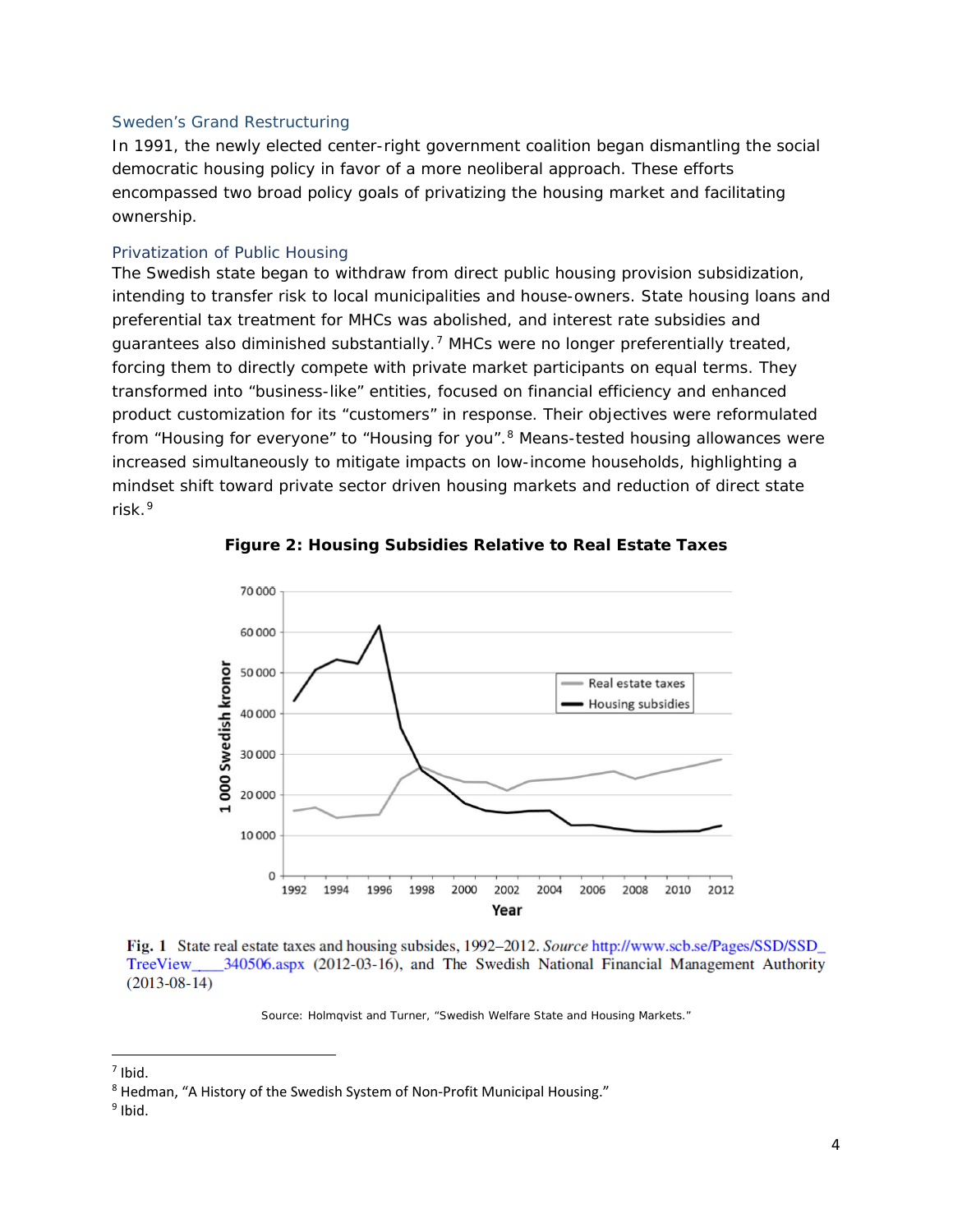#### Ownership Prioritization

Concurrent with the shift away from direct public involvement were deregulation efforts and new public programs to stimulate the ownership market. Riksdag legalized the conversion of public housing to cooperative housing in the 1990s and introduced condominiums as a legal tenure form in 2009.<sup>[10](#page-5-2)</sup> Rented dwellings could be sold to sitting tenants at often belowmarket prices which generated substantial profits for purchasers, especially in attractive locations. Access to mortgage finance was also liberalized in the 1990s and a credit guarantee for first-time homebuyers was introduced in 2008 to further facilitate co-operatives and owner occupation access.<sup>[11](#page-5-3)</sup> Finally, substantial tax relief in the forms of mortgage interest tax deduction, low ceiling on property tax, deferred capital gains tax on primary residence, and abolishment of the imputed housing rent provided additional incentives for ownership.[12](#page-5-4)

# <span id="page-5-0"></span>**Defining Characteristics**

<span id="page-5-1"></span>*Types of Housing*

Despite recent shifts in policy priorities, the Swedish housing system continues to maintain many foundational characteristics.



# **Figure 3: Distribution of Tenure Types by Country, 2015**

*Source: Statistics Sweden – SCB, Number of Dwellings by Type of Ownership and Building Type; United States Census Bureau, American Housing Survey*

*\*Swedish private rented includes multi-dwelling buildings owned by "private persons" or "other artificial persons", though the majority of these units are rented out.*

<span id="page-5-2"></span><sup>10</sup> Holmqvist and Turner, "Swedish Welfare State and Housing Markets."

<span id="page-5-3"></span> $11$  Ibid.

<span id="page-5-4"></span><sup>12</sup> IMF, "Sweden: Staff Report."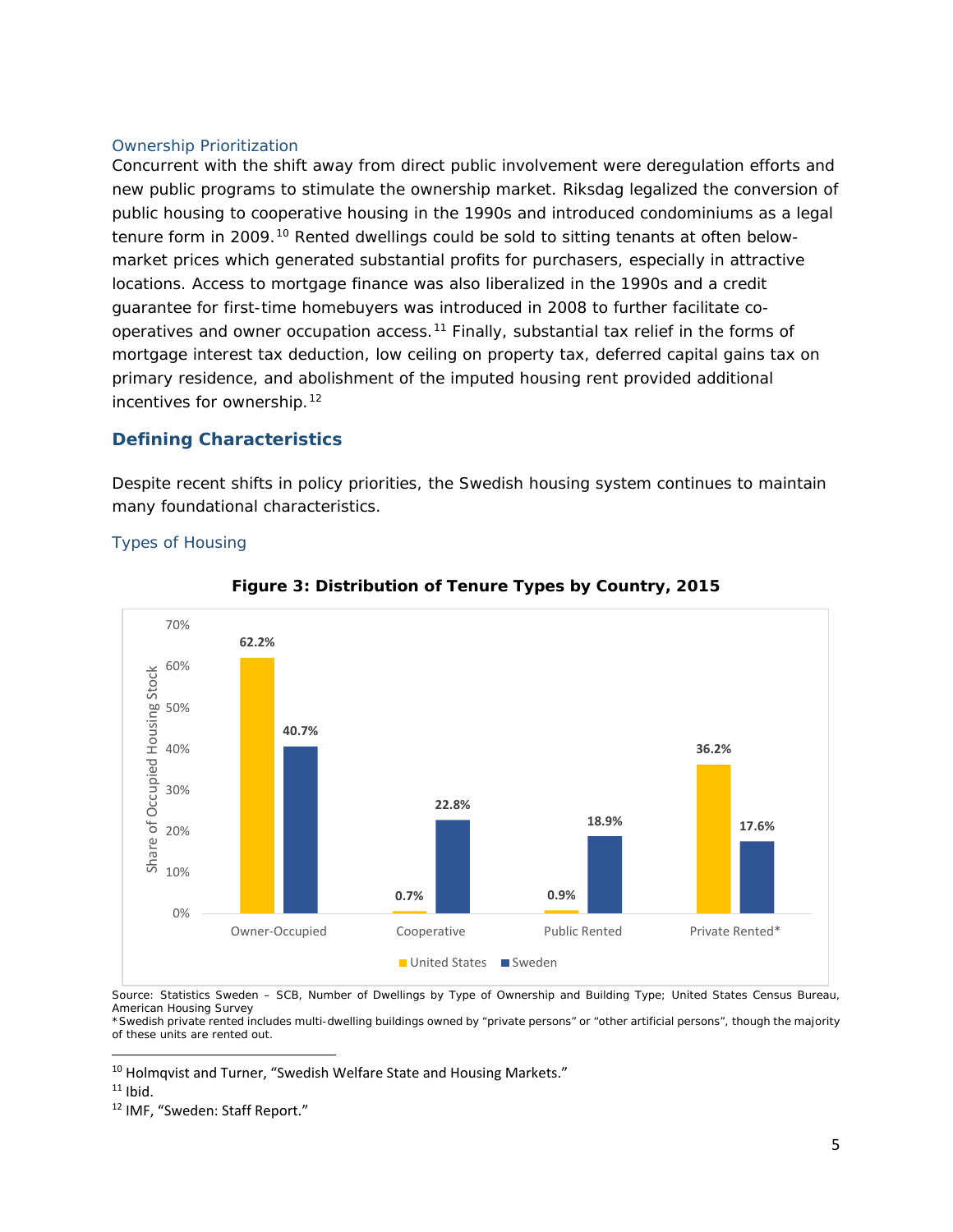

**Figure 4: Distribution of Swedish Housing Units by Tenure Type, 1990 and 2015**

*Source: Statistics Sweden – SCB; Andersson et al., "Immigration, Housing and Segregation in the Nordic Welfare States." \*Private rented includes multi-dwelling buildings owned by "private persons" or "other artificial persons", though the majority of these units are rented out.*

*\*\*1990 distribution of housing units derived from Andersson et al.*

#### Public Housing Sector

Public housing accounts for nearly 20% of the country's housing stock, largely comprised of units operated by local MHCs. They function as non-profit limited companies, with their own boards and day-to-day operations outside the purview of direct political control.<sup>[13](#page-6-0)</sup> These properties are open to everyone regardless of age, ethnicity, or income and now compete with private operators on equal terms. Additional supply-side interventions include a small number of direct social housing stock (~1% of total housing) intended for short-term uses and indirect ordinary housing stock units rented by social authorities and sublet to households with "social problems".

As with in the U.S., these developments initially faced criticism for monotonous designs coupled with technical defects leading many of the higher-resource households to choose either not move in to or quickly move out of them. Faced with mounting rehabilitation needs, high occupant turnover and many empty flats, coupled with the loss of preferential treatment in the mid-1990s, many MHCs advanced bottom-up community driven renewal efforts. They prioritized existing tenants, rather than seeking to replace them with perceived "better tenants", and transformed their organizational strategy from a hierarchical management system to one emphasizing resident engagement. Their rehabilitation efforts also extended beyond simple building maintenance to broader community improvements, and are widely considered a success. Key characteristics that separate their redevelopment efforts from those in the United States include a higher income tenant base (average incomes approximately 20-25% below country average) better covering operating expenses and greater project-level autonomy to institute changes.<sup>[14](#page-6-1)</sup>

<span id="page-6-0"></span><sup>&</sup>lt;sup>13</sup> Lind, "Social Housing in Sweden."

<span id="page-6-1"></span><sup>&</sup>lt;sup>14</sup> Andersen, Turner, and Søholt, "The Special Importance of Housing Policy for Ethnic Minorities."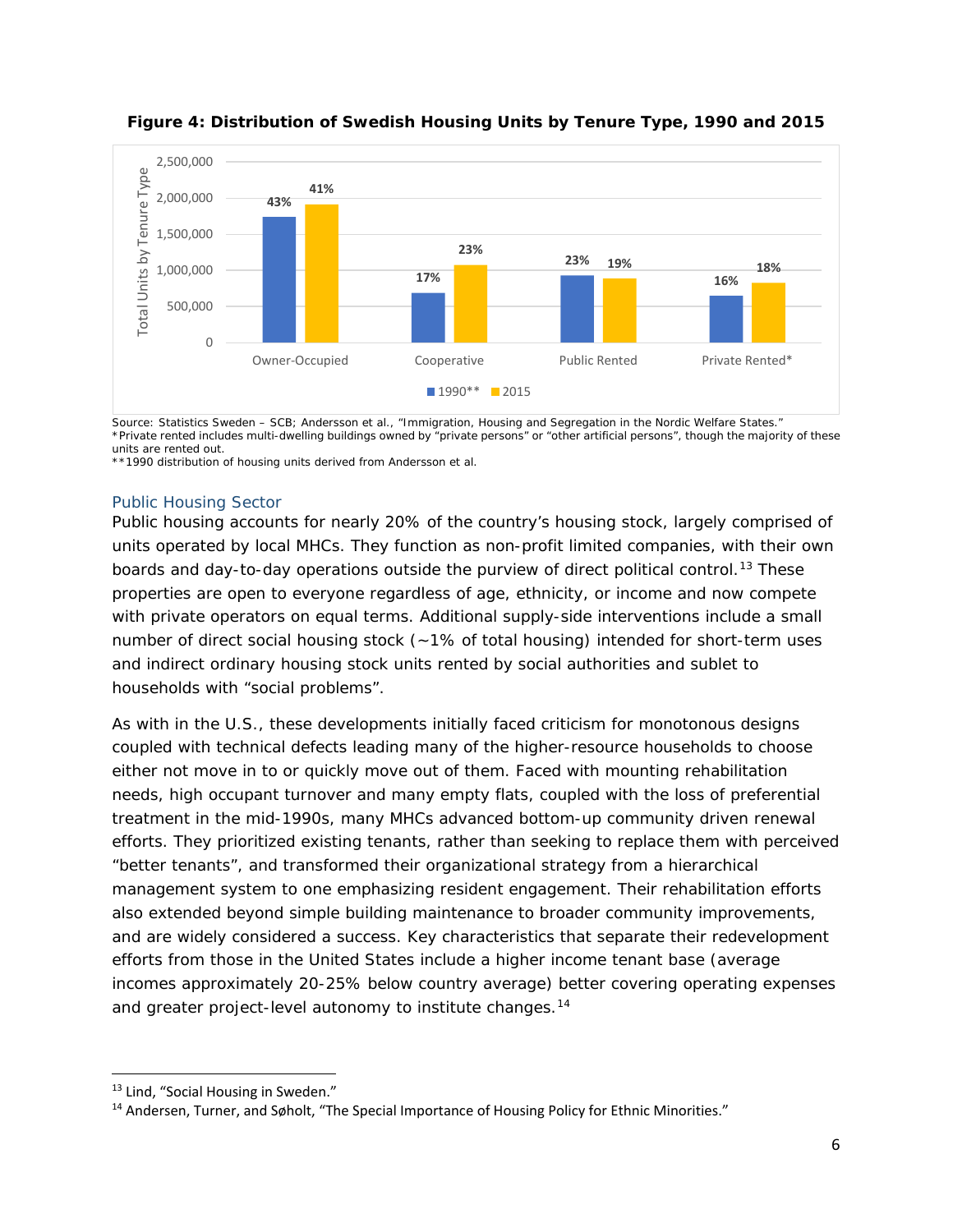Public units account for a decreasing share of the total housing stock, falling from a 23% share in 1990 to approximately 18% in 2016. Construction of these units predominately occurred during the Million Dwelling Programme (1965-1974), and accounts for a decreasing share of new construction as a result of a loss in public subsidy. Conversion pressures have also intensified, especially in high-cost urban centers, further reducing its share of the total housing market. In Central City Stockholm alone, more than 100,000 public apartments have been converted into cooperatives.[15](#page-7-0)





Figure 6.1 Dwellings in newly constructed multi-family buildings by type of ownership  $(1971 - 2010).$ 

Source: Swedish official statistics, Yearbook of Housing and Building Statistics 2012. *Source: Lind, "Social Housing in Sweden."*

#### Cooperative Housing

Sweden has a long history of cooperative enterprise, including in the domain of housing. "Cooperative" refers to economic enterprise operated on the basis of joint action and selfhelp, serving as an alternative to public or private enterprise with principles of open membership, democratic administration and cooperative teamwork, and limited returns on investments.[16](#page-7-1) Viable housing cooperatives emerged in the 1920s at initiative of local tenant's organizations, and have dramatically expanded since that time. In practice, cooperative dwellings provide residents with a form of lease known as "dwelling rights" entitling members to utilize a unit for an unlimited period of time under rules specified in the housing cooperative statute and also granting a democratic share in the management of the housing cooperative.[17](#page-7-2) In exchange, members participate in financing by both paying a

<span id="page-7-0"></span><sup>&</sup>lt;sup>15</sup> Lind, "Social Housing in Sweden."

<span id="page-7-1"></span><sup>&</sup>lt;sup>16</sup> The Swedish Institute, "The Cooperative Movement in Sweden.Pdf."

<span id="page-7-2"></span> $17$  Ibid.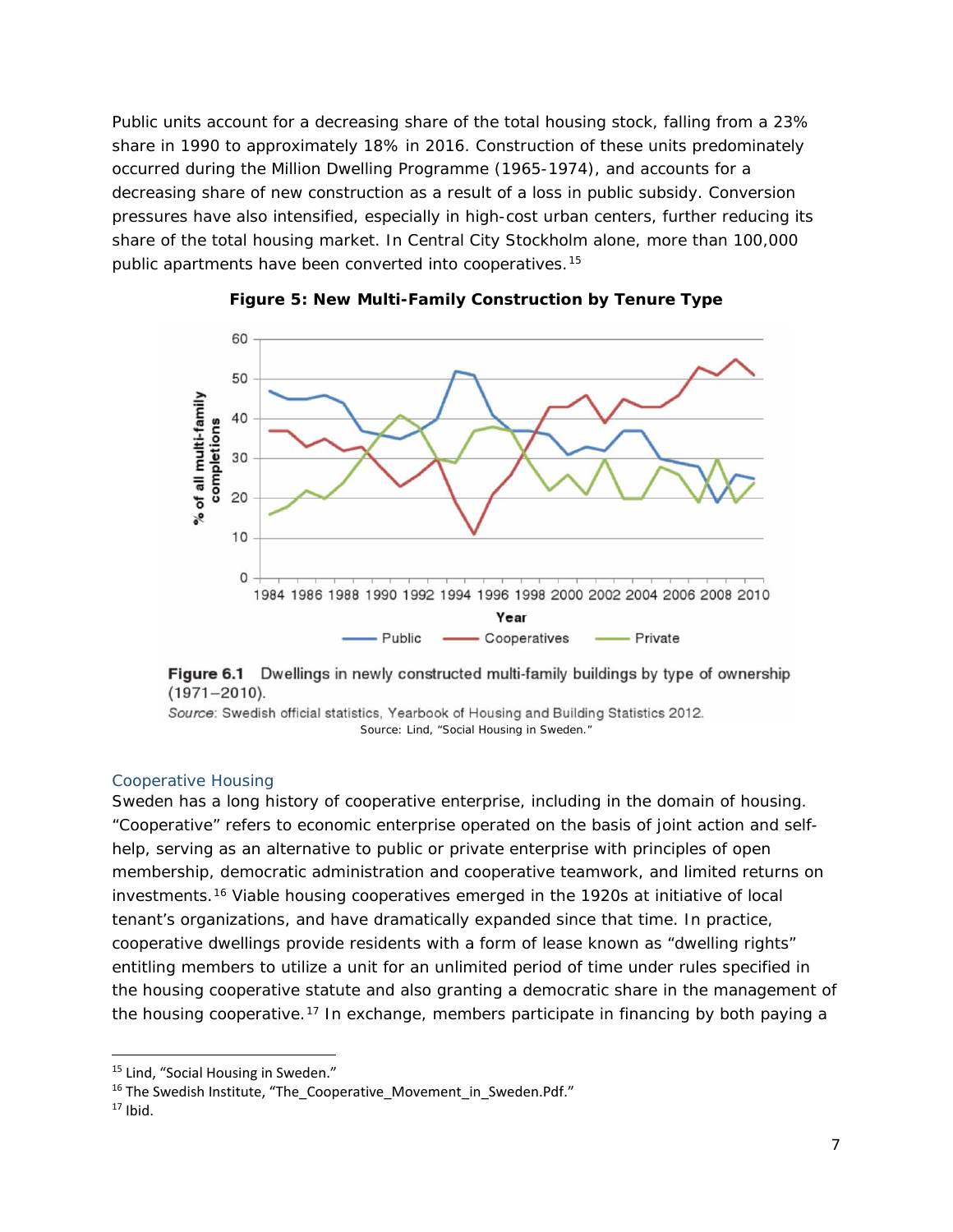basic fee or down payment, financed through mortgage loans, and paying an annual fee covering their share of the cooperative's loan payment and operating expenses. When members decide to move, they can sell their cooperative lease at market price.

Cooperative housing comprises approximately 23% of the nation's housing stock, and accounts for the bulk of new multifamily construction. This tenure type benefits from same tax relief granted to owner-occupied households while also providing the density necessary to pencil in land-constrained central city markets that are in much demand. Recent trends of MHC conversions to housing cooperatives have further buoyed the tenure type's unit counts. Of the four major tenure types, housing cooperative residents are the second wealthiest after owner-occupied, with incomes above the national average

## Private Rental Market

Comprising slightly under 20% of the country's housing stock, private rental market properties function much like that in the United States with the exception of soft rent control measures. For non-new construction, rent levels are effectively set in relationship to the general rent level of the MHC sector (to be discussed in greater depth later).<sup>[18](#page-8-0)</sup> Private rental construction has largely stagnated and accounts for a quarter of new multifamily construction, largely attributable to restrictions on revenue generation and barriers to higher-density construction. Moreover, in a market where the private sector operates under similar constraints as the quasi-public MHCs, there does not appear to be much difference in desirability between the options as evinced by average resident personal incomes that are relatively comparable (€16,300 in private renting vs. €14,850 in social/public housing in €2011 currency).<sup>19</sup>

## *Owner-Occupied*

The largest segment of the Swedish housing market is the ownership tenure type, representing a bit over 40% of the housing stock. Moreover, the vast majority of these units are single-family units are located in one- or two- dwelling buildings, reflecting the significant suburban character throughout much of Sweden as in the U.S. The ownership segment is buoyed by substantial tax relief including mortgage interest tax deduction, 2008 replacement of real estate taxes with a lower municipal fee, deferred capital gains tax on primary residence, and the 2007 abolishment of the imputed housing rent. Additional efforts to spur homeownership include the introduction of a 2008 credit guarantee for first-time homebuyers, though a 2010 loan restricting loan LTVs to 85% contradicted the aforementioned policy and has resulted in few households making use of quarantee.<sup>[20](#page-8-2)</sup> Most of these policies though have translated into enhanced ownership within the cooperative tenure type rather than in traditional single-family owner-occupied units, with single-family owner-occupied units account for a declining for a declining share of the nation's housing stock (33% of the new construction since 2007 compared with 40% of existing stock).

<span id="page-8-1"></span><sup>19</sup> Andersen, Turner, and Søholt, "The Special Importance of Housing Policy for Ethnic Minorities."

<span id="page-8-0"></span><sup>&</sup>lt;sup>18</sup> Becker, "Comparative Housing Policy."

<span id="page-8-2"></span> $20$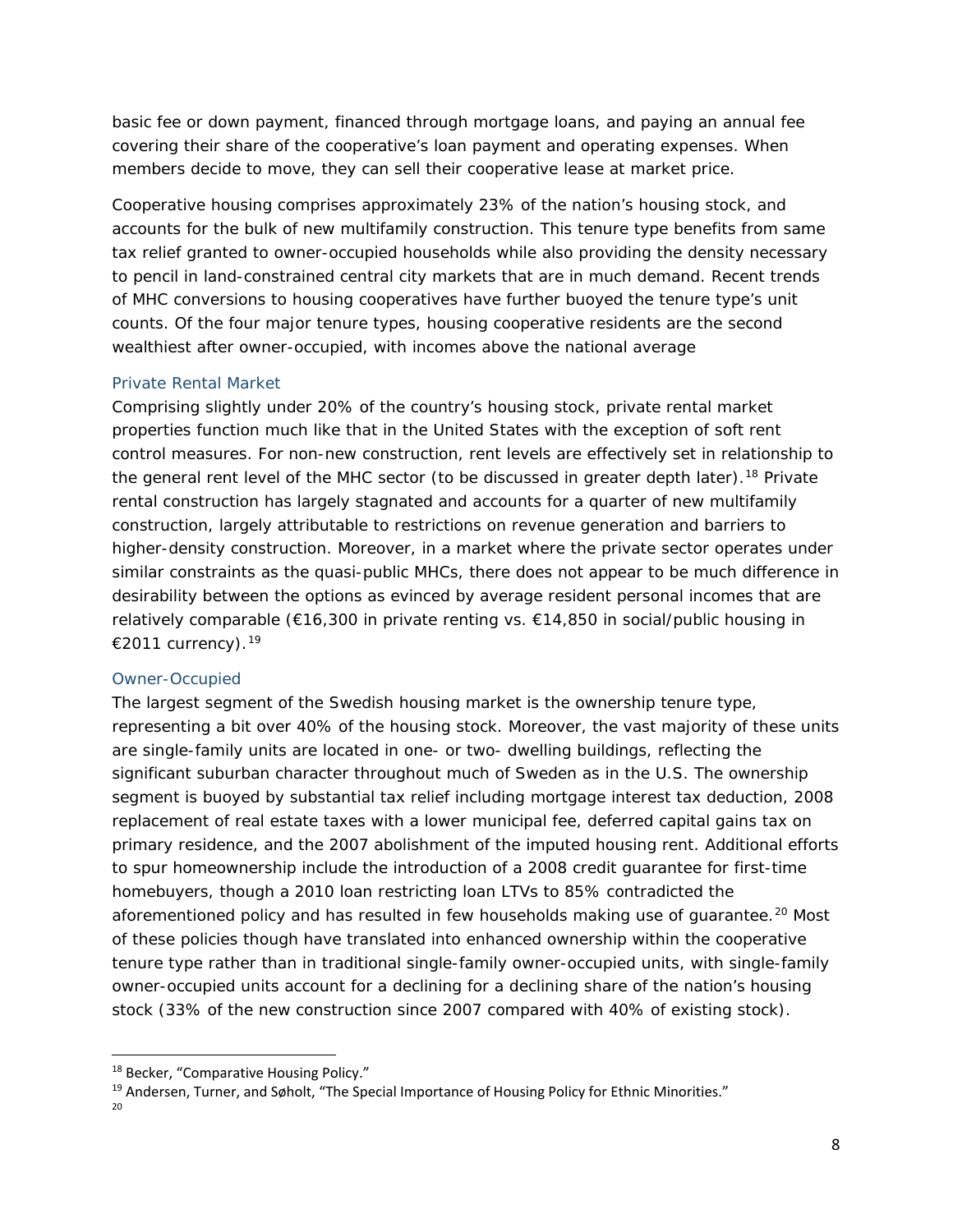#### <span id="page-9-0"></span>*Methods of Support*

Sweden can be characterized by a high degree of government intervention but a low degree of direct government ownership in broader economic activity and housing in specific. Below are the two principle mechanism for indirect intervention in the housing market, in addition to the previously discussed MHC public housing construction program.

## Soft Rent Control Tenant Protections

The Swedish housing market operates under some of the world's most pro-tenant rent control laws. Apartment rents are typically determined through once-a-year negotiations between landlords and tenant representatives, usually the Swedish Union of Tenants. Negotiations revolve around two points of emphasis: the utility value of the apartments and the changes to the cost of building management. Utility value is assessed objectively through surveys of apartments' utility values (e.g. through documentation and by means of a points system) and ascertaining the values assigned by tenants (e.g. by means of questionnaires). These processes are regulated by Regional Rent Tribunes who manage utility value system and determine limits for 'reasonable rents' on the basis of the highest rate plus 5% that others pay for similar apartments. If an agreement is not reached, the dispute is referred to Rental Market Committee for resolution.<sup>[21](#page-9-1)</sup>

This system is designed to provide substantial protection for individual tenants while creating an efficient process for landlords to handle rent increases. Rents in privately owned rental housing are typically determined under similar processes and relative to comparable dwellings, based on size and 'attractiveness', which in effect are often the low-rent MHCs. This process disadvantages private operators who are forced to charge below-market rents without the ability to rely on municipalities for financial support to cover maintenance cost increases, unlike MHCs. Rent increases are moderated significantly by this collective bargaining process. New projects can negotiate higher rents with tenant organizations upon move-in and do not serve as a comparable apartments for utility value reviews, though these special provisions lapse after 10 years of operation. Additional consumer protections include 'security of tenure' entitling tenants to rent apartment as long as rent is paid and neighbors are not disturbed, further shifting power dynamics toward the tenant. With rents constrained to below-market levels especially in high-demand urban cores and large waiting lists for housing, a robust black market for second-hand leases estimated at €128m has also emerged in response.<sup>[22](#page-9-2)</sup>

#### Housing Allowance

In addition to the quasi-public supply-side interventions of the MHCs, Sweden also intervenes on the demand-side in the form of housing allowances. These allowances function as the dominant paradigm for assisting low-income housing, paid by the central government and administered by the Swedish Social Insurance Agency.<sup>[23](#page-9-3)</sup> There are three

<span id="page-9-1"></span><sup>&</sup>lt;sup>21</sup> Swedish Association of Public Housing Companies, "SABO and Public Housing in Sweden."

<span id="page-9-2"></span><sup>&</sup>lt;sup>22</sup> Deeter, "Rent Control in Europe."

<span id="page-9-3"></span><sup>&</sup>lt;sup>23</sup> Lind, "Social Housing in Sweden."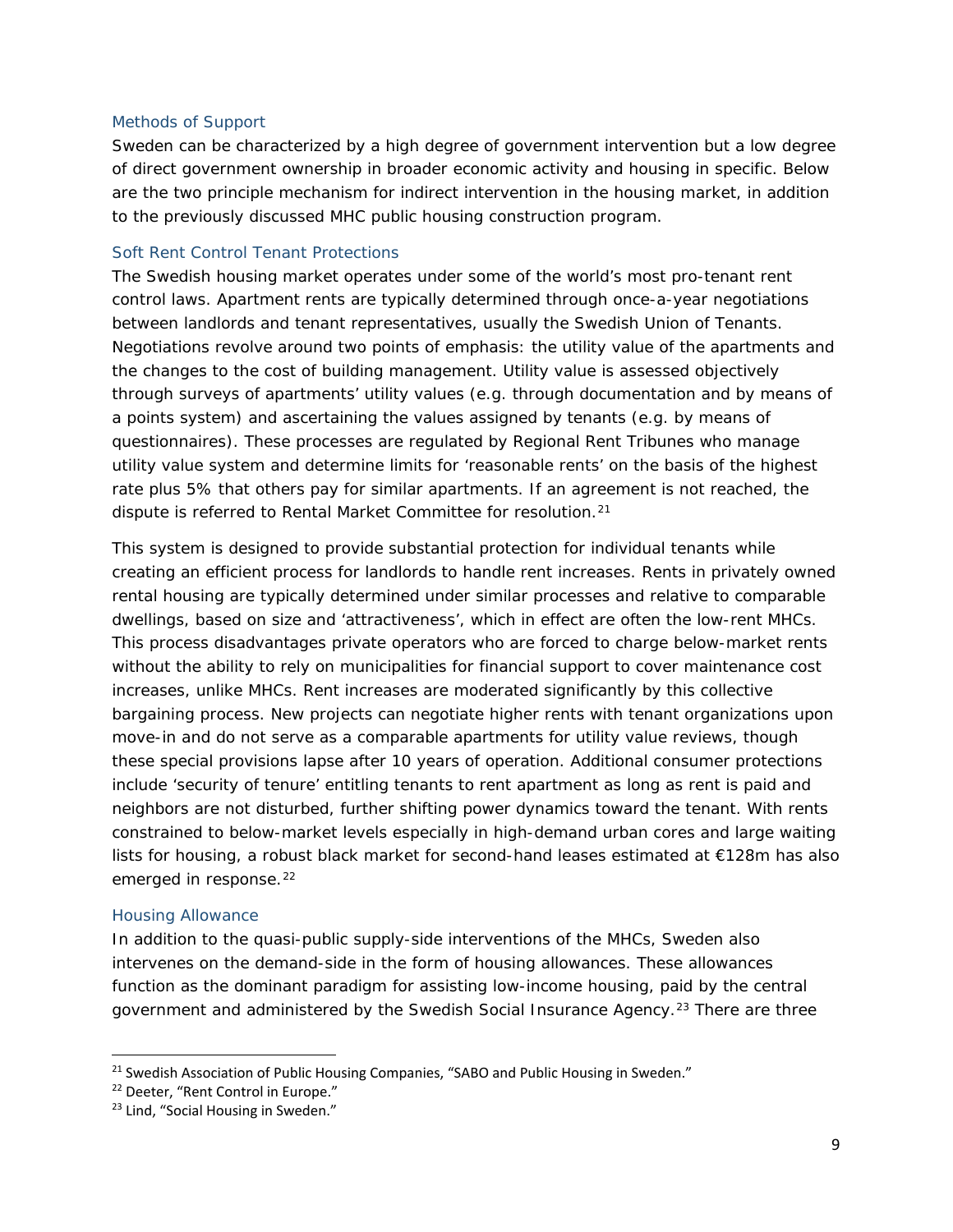different housing allowance system entitlements: one for pensioners, one for young households, and one for households with children. Pensioner populations receive fairly generous housing allowance supplements which, coupled with rent regulations that moderate rents especially in the older housing stock where they typically live, leads to a very comfortable lifestyle. Young households aged 18-28 are eligible for housing allowances entitlement, though few such households take advantage of the program.<sup>[24](#page-10-2)</sup> Household with children are also eligible, though the income ceilings were reduced significantly during 1990s reform leading to 180,000 such households currently receiving such support, down from 380,000 in 1992 and 570,000 at the bottom of the crisis in 1995. Allowances for nochildren households were eliminated during this time as well in 1997, reflecting a weakening of the social safety net. Finally, social welfare payments from the municipality for housing, known as 'economic support', serve as last line of support for approximately 6% of the country's households in 2011, typically long-term unemployed or persons with more serious social problems.<sup>[25](#page-10-3)</sup>

# <span id="page-10-0"></span>**Current State of Housing Market**

As in the United States, Sweden is at a crisis point with its housing market. A lack of new supply coupled with escalating affordability issues and rising renovation needs with its existing stock present considerable challenges for the Swedish housing market moving forward.

## <span id="page-10-1"></span>*Supply Shortages*

With a lack of new construction since the 1990s, the Swedish housing market is facing a severe housing shortage. Household and population growth rates have accelerated in recent years while production has stagnated, leading to the absorption of excess supply produced during the Million Dwellings Programme of the 1960s and 1970s. The country's urban region, especially Stockholm and increasingly Malmo, now face a cumulative deficit of beds relative to population (see bottom right graph).[26](#page-10-4) Moreover, there is a fundamental mismatch between where much of supply is located and where the demand is concentrating. Much of the public housing stock is in small towns with high vacancies, while the country continues to urbanize rapidly with limited new production in larger cities.

<span id="page-10-2"></span><sup>&</sup>lt;sup>24</sup> Ahren, "Housing Allowance Systems in Sweden - Policy Press Scholarship."

<span id="page-10-3"></span><sup>&</sup>lt;sup>25</sup> Lind, "Social Housing in Sweden."

<span id="page-10-4"></span><sup>&</sup>lt;sup>26</sup> Emanuelsson, "Supply of Housing in Sweden."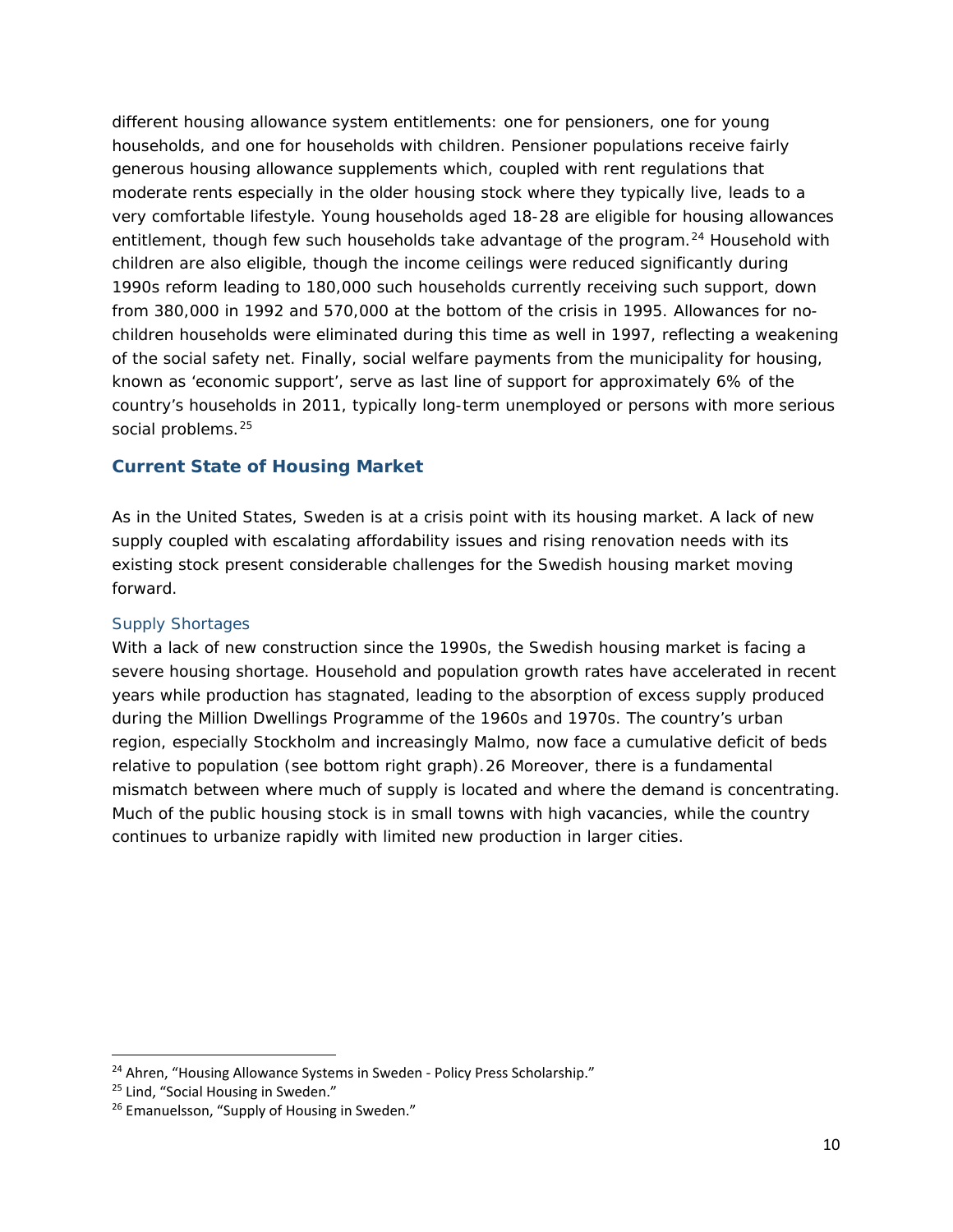

# **Figure 6: New Multi-Family Construction by Tenure Type**

Sources: Statistics Sweden and the Riksbank

*Source: Emanuelsson, "Supply of Housing in Sweden."*

Low levels of supply additions are attributable to many factors, including elimination of production subsidies, rent control regulations, high constructions costs, and lack of developable land and municipal regulatory burden. Rental supply plummeted in the 1990s with the removal of production subsidies for the MHCs. Without these subsidies, public and private sector new rental projects largely cannot pencil due to restrictions on revenue generation under the current rent control regime. New projects can negotiate higher rents with tenant's organizations for the first 10 years of operations, though long-term profitability is still curtailed. Moreover, large discrepancies between new and existing dwelling rents increase risk for new construction which consequently suffers more significantly when demand drops than if the rent differences were less pronounced. These rent regulation disincentives coupled with constructions costs that are among the highest in the European Union and labor shortages preventing expansion (to be discussed in greater detail in the Off-Site Housing section later on) along with a lack of development land and inconsistent and lengthened municipal procedures reduce the financial attractiveness of new rental production.<sup>[27](#page-11-0)</sup> Most new production has therefore been cooperative dwellings, though volume of production there has still been at a relatively low level.

Note. The number of beds is based on the assumption of how many people live in the different sized homes. An apartment is assumed to contain 1-3 people, while a detached house is assumed to contain 1-5 people.

<span id="page-11-0"></span> $27$  Ibid.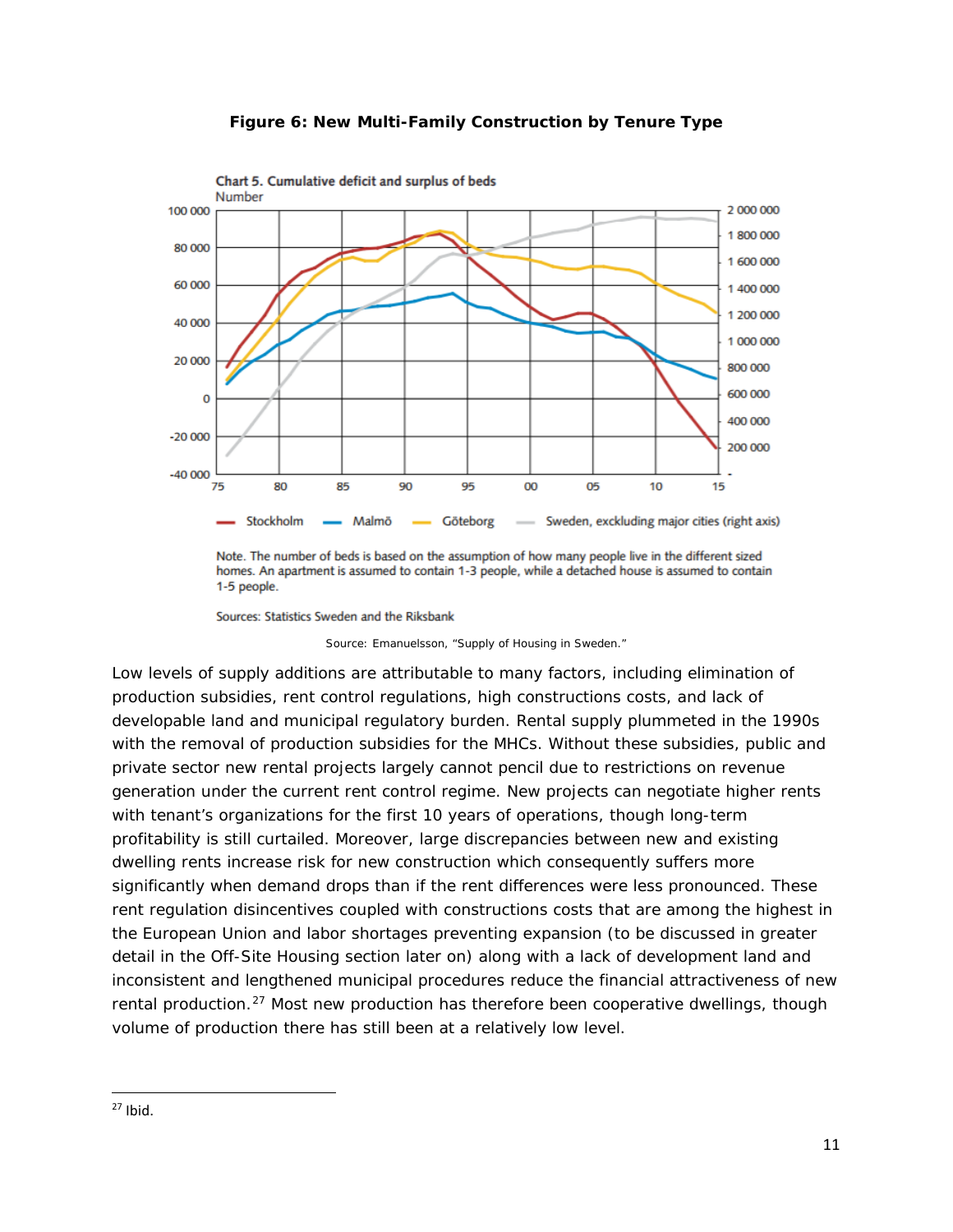Since the election campaign of 2014, there has been consensus among all major political parties in Sweden concerning the goal of constructing 700,000 new homes in the country over the next decade. These goals require the doubling of construction from present levels.[28](#page-12-3) However, there is a lack of consensus of how to achieve these goals with the center-left wanting more state funded rental accommodation while the center-right wants more deregulatory measures to encourage private construction.

# <span id="page-12-0"></span>*Price Escalation*

With a housing shortage especially pronounced in urban centers, there has been substantial home price appreciation and a growing affordability crisis. Public and private rental stock is limited, forcing many prospective urban residents into the ownership market. Waiting lists for rental housing in Stockholm for instance have risen from 100,000 in 2000 to 550,000 in 2016 (compared to a city population equals 940,000), translating to average waiting times of nine years and up to 16 years in attractive neighborhoods.<sup>[29](#page-12-4)</sup> Home prices consequently have appreciated rapidly, rising 15% in 2015 alone and now stand 40% above their 20-year average relative to incomes.<sup>[30](#page-12-5)</sup> In Stockholm specifically, apartment prices rose 54% from 2013 to 2015 further illustrating the most dire market conditions in high-demand central cities. It is worth noting that prices have moderated to 5% annual appreciation in 2016, though remaining far above historic highs.

# <span id="page-12-1"></span>*Renovations of Million Dwellings Programme*

With the construction of so many homes during a limited period (Million Dwellings Programme in 1965 to 1974 period), the country is facing challenges with maintenance. Needs to refurbish largely coincide, especially as official building requirements become more stringent (such as around energy efficiency), leading to difficulty coordinating and funding renovations. Many of these buildings are now reaching the end of their useful lives, requiring renovations to both repair worn out building elements and adapt to changing tenant needs

# <span id="page-12-2"></span>*Immigrant Integration and Housing*

Sweden has experienced a dramatic increase in its number of immigrants, particularly asylum seekers, receiving more refugees per capita than any other European country in the past couple of years, further straining the housing system. $31$  Public housing companies have assumed significant responsibility, through leases of accommodation centers to the Swedish Migration Agency and letting homes directly to newcomers.<sup>[32](#page-12-7)</sup> Much of these efforts though are insufficient, as many new arrivals languish in temporary housing without prospects for more permanent settlement. Some situations are so dire that refugees are housed in heated

<span id="page-12-3"></span><sup>&</sup>lt;sup>28</sup> Hansson, "City Strategies for Affordable Housing."

<span id="page-12-4"></span><sup>&</sup>lt;sup>29</sup> Nordic, "The Official Way to Get an Apartment in Stockholm, Sweden Is to Put Your Name on a List and Wait 10 Years."

<span id="page-12-5"></span><sup>&</sup>lt;sup>30</sup> IMF. "Sweden: Staff Report."

<span id="page-12-6"></span><sup>&</sup>lt;sup>31</sup> "Sweden's Backlash."

<span id="page-12-7"></span><sup>32</sup> "Our Challenges."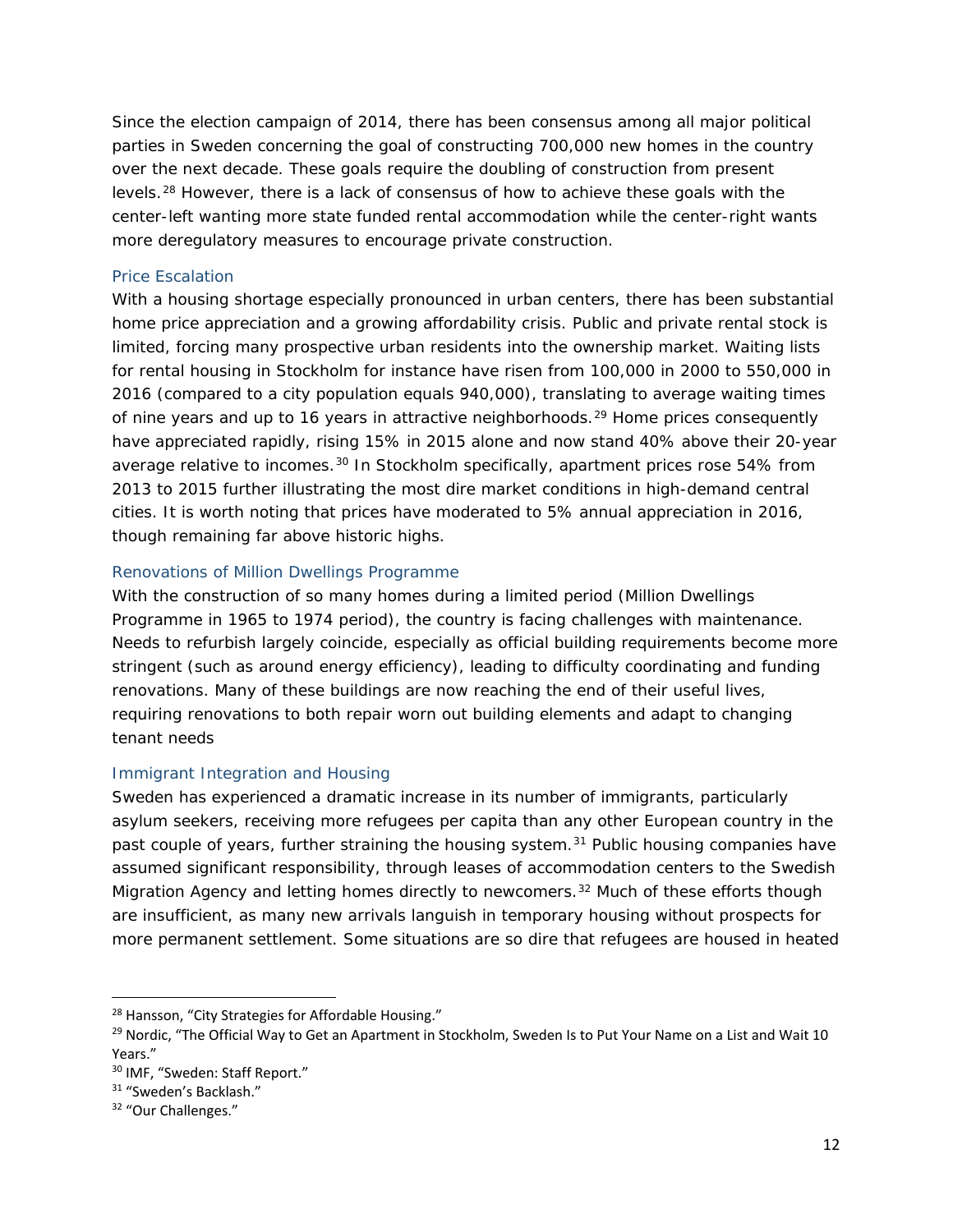tents for lack of other accommodation options.<sup>33</sup> Segregation is also especially pronounced, and many fear a lack of integration will divide society and threaten to further undermine support for public housing.<sup>[34](#page-13-4)</sup>

# <span id="page-13-0"></span>**Comparison with United States**

# <span id="page-13-1"></span>*Key Similarities*

# Housing Policy

- **Subsidization of Homeownership** –Both systematically subsidize homeownership through many similar mechanisms (e.g. tax relief) without providing significant benefits to renters.
- **Shift toward Demand-Side Interventions** Both have eliminated support for public sector supply-side interventions in favor of demand-side efforts (e.g. Housing Allowances, Section 8 Choice Vouchers) that face budgetary pressures.

# Housing Market Conditions

- **Suburban, Single-Family Homes**  Large percentage of housing stock is woodframe free standing homes in suburban locations.
- **High-Cost Housing, Especially in Urban Centers**  Urban centers are becoming increasingly unaffordable, and have constructed only limited new supply despite large household/population increases as the countries urbanize.
- **High Barriers to New Construction and Cost of Production High They have** significant challenges to construction of new housing, especially in highly demanded urban centers, attributable to expensive construction costs, limited available land, and regulatory burden.

# <span id="page-13-2"></span>*Key Differences*

# Housing Policy

- **Rent Control** There are strict national rent control regulations in Sweden, and such measures are localized in the United States and not as pervasive nor strong.
- **Universal vs. Social Housing**  United States provides public housing for socially needy populations while Sweden provides public housing available to anyone.
- **Competition with Private Market**  United States public housing is structured to limit competition with private market whereas Sweden structured their system to directly compete with private market participants, and even on more favorable terms prior to 1990s reform.
- **Goal of Public Housing**  United States goal has historically been to provide housing as an economic catalyst compared with the Swedish goal to provide a decent home for all as a basic public good**.**

<span id="page-13-3"></span><sup>&</sup>lt;sup>33</sup> Crouch, "Swedish Private Housing Sector Accused of Profiting from Refugees."

<span id="page-13-4"></span><sup>&</sup>lt;sup>34</sup> Milne, "Sweden Immigration."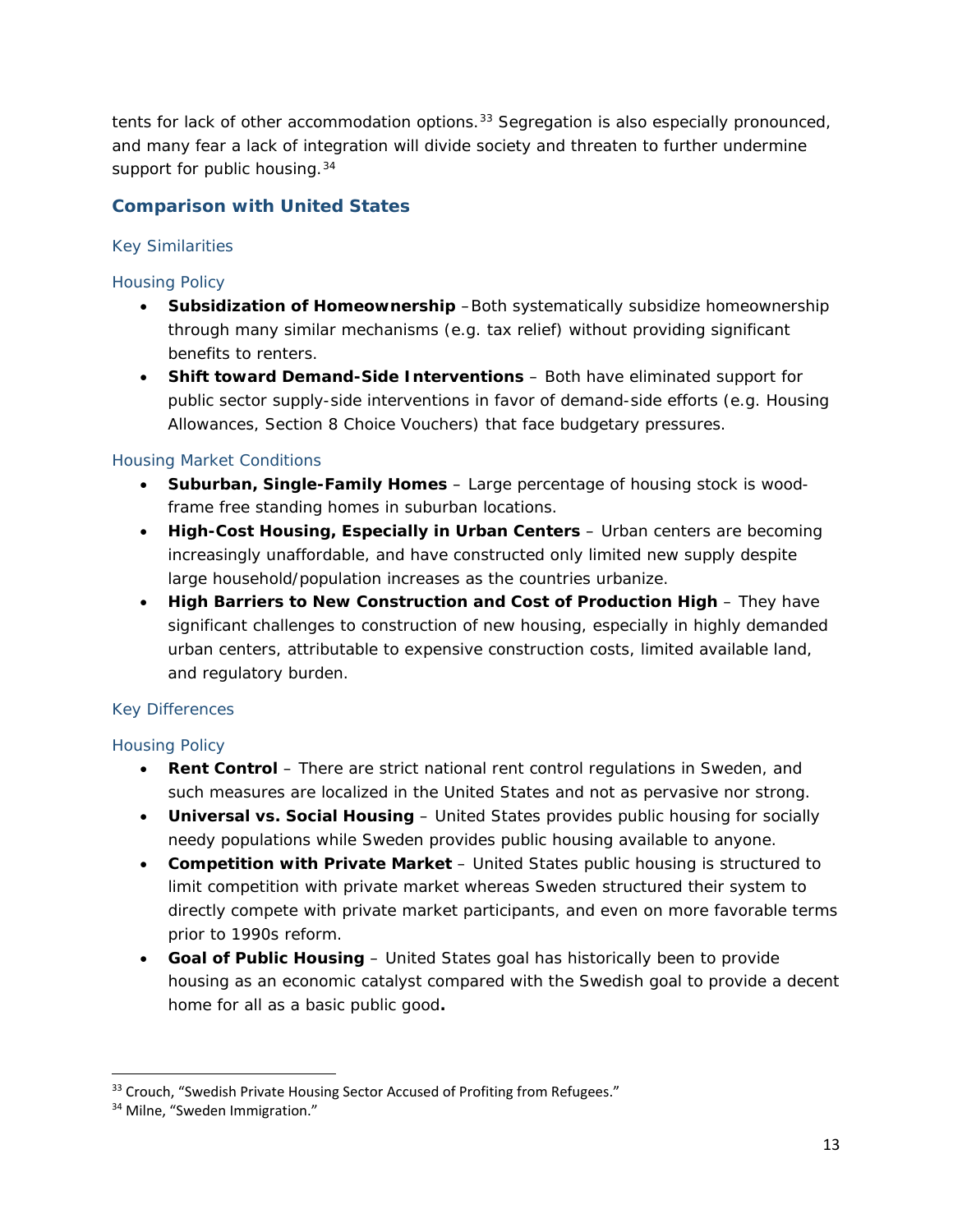- **Public Housing Building Quality**  United States public housing was built lowquality, whereas Swedish housing was built to a higher standard, partially reflecting the principle goal of the program (see previous bullet point). Moreover, Sweden's universal approach to housing provided more rental revenues to fund maintenance upkeep compared with in the U.S.
- **Quantity of Public Housing**  Sweden's public housing program is much more extensive in quantity than in the United States, comprising approximately 20% of the housing stock compared with less than 1% in the U.S.
- **Public Authorities Autonomy and Operational Efficiency**  Sweden's Municipal Housing Companies operate as non-profit entities with significant autonomy and operate with private-sector equivalent financial efficiency. Neither are as true in the United States.

# *Housing Market Conditions*

• **Cooperative Housing** – It comprises a large and growing share of the Swedish housing market, and a very small share of the United States housing market.

# <span id="page-14-0"></span>**Off-Site Housing in Sweden**

# <span id="page-14-1"></span>*Brief Overview of Off-Site Process in Sweden*

Most of Swedish single-family housing is constructed using a panel, or wall element, approach. "Panelized" construction means that the walls and floor of the home (panels) are pre-made in the factory and set in place by crane.[35](#page-14-2) Other prefabrication is generally reserved for more comprehensive products such as non-structural volumetric spaces (e.g., bathroom pods). Standard construction process for single-family construction fabricates wall panels on the ground and work goes from 2D to 3D at the last possible moment. Everything arrives on site at time of need and framing process takes a day compared with a few weeks in the U.S. and can be accomplished by a five-person construction site, enhancing efficiency.

Lindbäcks, on the other hand, focuses on multifamily projects and instead employs modular construction methods. They build finished volumes in their factory space, with everything from ceiling, floor, and wall blocks to furnishings with doors, windows, kitchens, tiled bathrooms, heating and water as well as electrical installations and painting completed within the factory.<sup>[36](#page-14-3)</sup> These modules are then transported and assembled in volumes on the construction site which increases efficiency, significantly reduces assembly time length, and minimizes disruption to the surrounding communities.

<span id="page-14-2"></span><sup>&</sup>lt;sup>35</sup> Luyendijk and Nowak, "Supplemental Data# 1 A Review of Programs Embracing a Whole-House or Systems Approach for Housing."

<span id="page-14-3"></span><sup>36</sup> "Lindbäcks – Rationellt Byggande, Sunt Boende."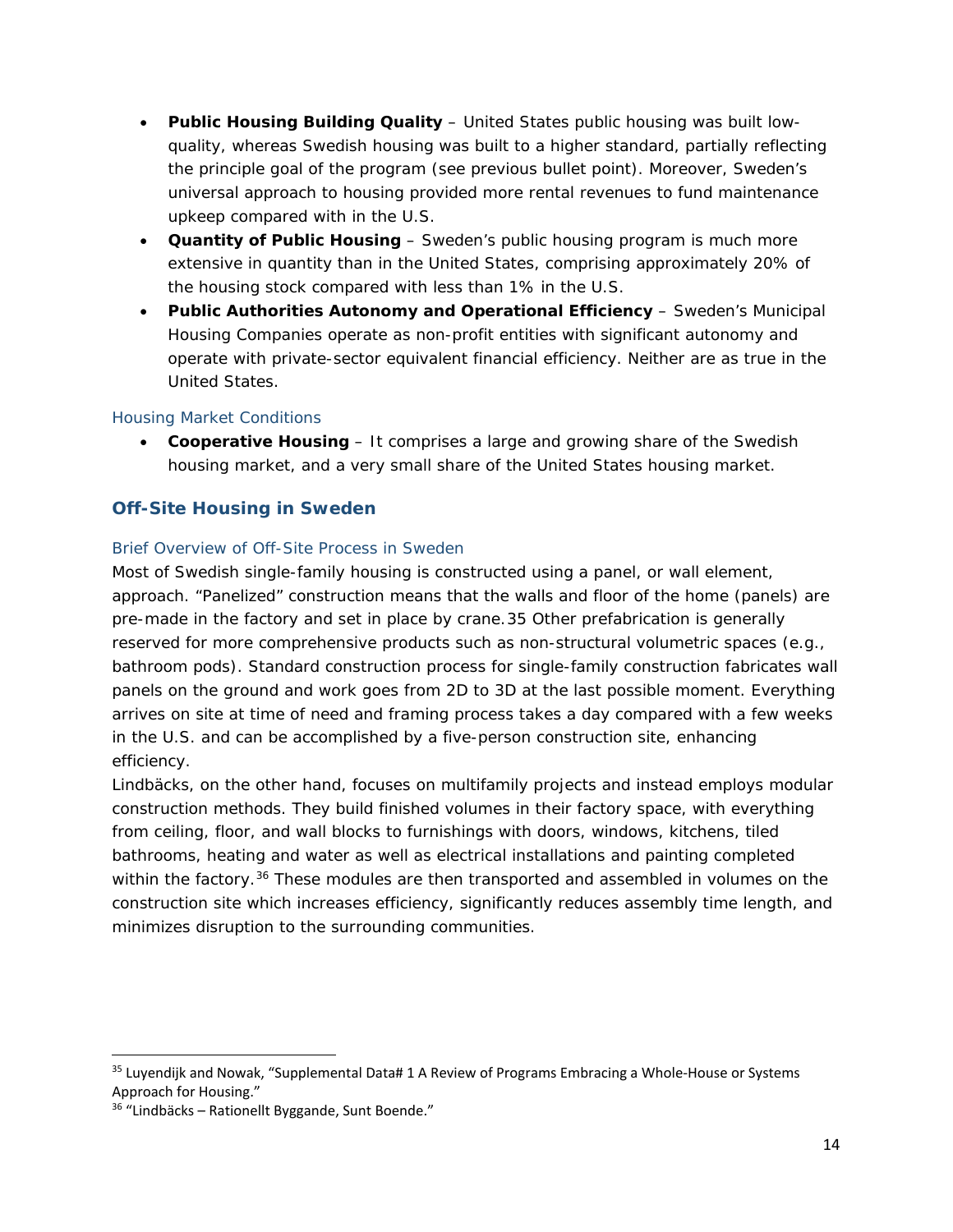## <span id="page-15-0"></span>**History**

As recently as the 1970s, the United States and Sweden built houses in largely the same way. Sweden transitioned toward off-site construction processes beginning in the 1970s, attributable to the below combination of factors.

# <span id="page-15-1"></span>Drivers of Adoption

- **1970s Swedish Energy Crisis**  During the onset of the 1973 oil crisis pushing up energy costs, Sweden was forced to reevaluate its dependence on foreign oil. With hydropower at full capacity and growing resistance to nuclear power, reducing energy demands was the one place to turn. Buildings specifically were identified as targets for energy efficiency, spurring significant innovation within the housing and construction space.[37](#page-15-2)
- **Million Dwellings Programme**  A sudden spike in supply requirements forced factories to improve assembly-line machines and materials handling, while spurring research efforts into alternative more efficient construction techniques.<sup>[38](#page-15-3)</sup>
- **Labor Market Limitations**  Reliance on skilled, high cost construction labor is a key predictor of prefabrication methods usage. Unlike in the United States, they could not rely on an abundance of low-cost unskilled labor to carry out projects. Moreover, a specially-trained labor force better facilitates industry development toward off-site construction, given the greater build complexity and faster execution times required of this method.<sup>[39](#page-15-4)</sup>
- **Harsh Climate**  Incentivizes short construction period outside, and increases importance of a quality internal home environment.<sup>[40](#page-15-5)</sup>
- **Detached, Single-Family Housing Stock**  These building types have seen the greatest application of off-site construction methods.<sup>[41](#page-15-6)</sup> This product type specifically may have encouraged off-site methods initially due to its smaller scale and greater opportunity for standardization.
- **Swedish Culture**  Sweden values fulfillment of basic needs and esteem is granted to those who provide them, leading to perhaps brighter minds entering the housing construction professions. A cultural affinity for self-help applications, including the construction of one's own house, further incentivized the creation of prefabrication techniques.<sup>[42](#page-15-7)</sup>

<span id="page-15-2"></span><sup>&</sup>lt;sup>37</sup> Dean, "The New Foreign Import."

<span id="page-15-3"></span> $38$  Ibid.

<span id="page-15-4"></span><sup>&</sup>lt;sup>39</sup> Steinhardt and Manley, "Adoption of Prefabricated Housing-the Role of Country Context."

<span id="page-15-5"></span><sup>40</sup> Dean, "The New Foreign Import."

<span id="page-15-6"></span><sup>41</sup> Steinhardt and Manley, "Adoption of Prefabricated Housing–the Role of Country Context."

<span id="page-15-7"></span><sup>42</sup> Dean, "The New Foreign Import."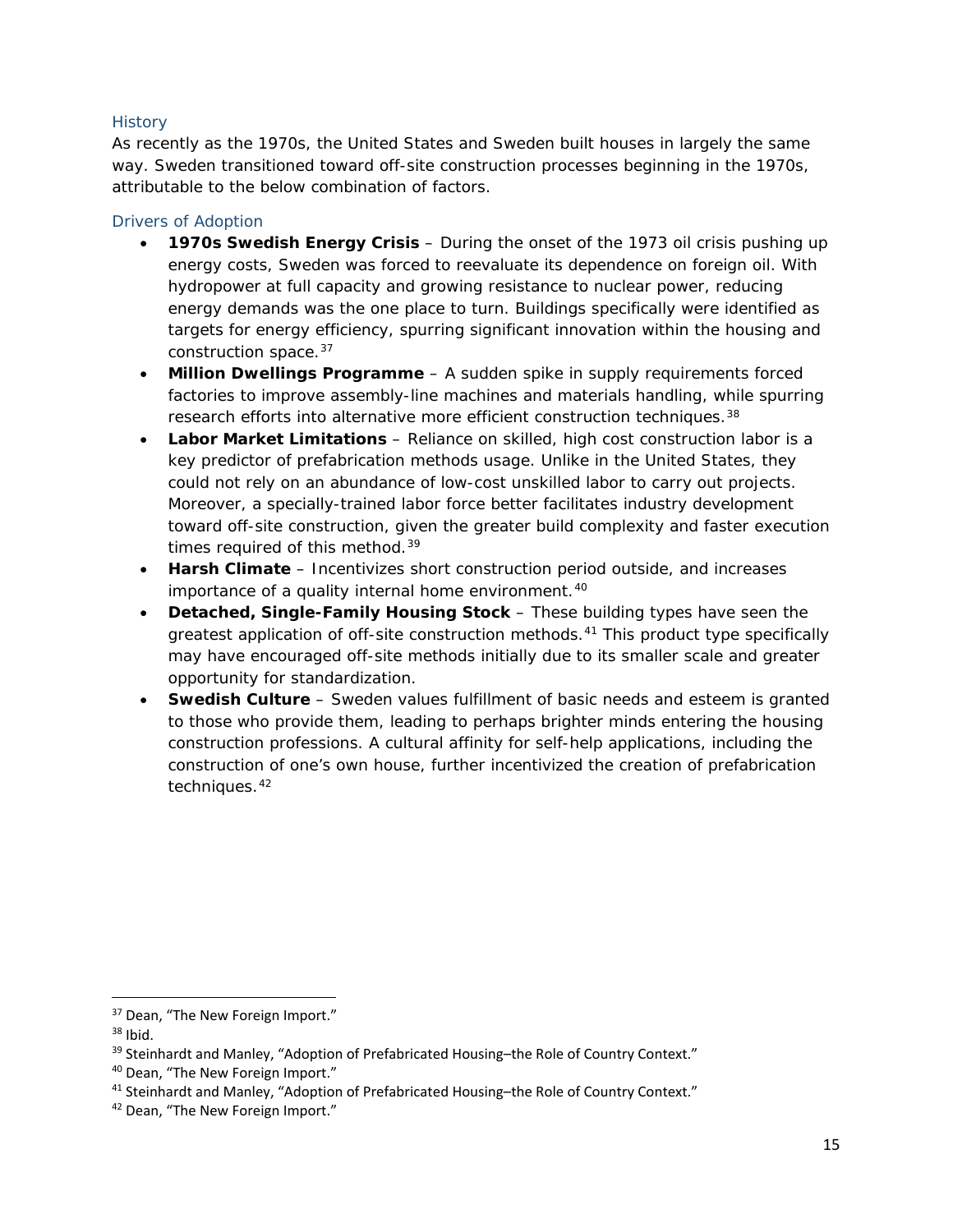# <span id="page-16-0"></span>**Construction Industry Today**

## <span id="page-16-1"></span>*Industrialized Methods*

#### Single Family

Sweden is an innovator within the homebuilding space, with off-site techniques accounting for over 80 percent of new single-family homes.<sup>[43](#page-16-3)</sup> This product type though only accounts for approximately 30 percent of newly built dwellings.

#### *Multi-Family*

Multifamily construction accounts for the remaining 70 percent of new supply. Approximately 10 percent of new multifamily construction is wood-frame, of which a large portion utilizes industrialized modular techniques. [44](#page-16-4) The remaining nearly 90% uses concrete frame techniques, with at least 20 percent of these buildings employing significant prefabrication methods. Thus, at least 30 percent of the multifamily market utilizes some significant form of prefabrication and at least 45 percent of the overall housing market, a high proportion relative to the international context.

Though usage of prefabricated techniques is still a minority share of the multifamily construction market, it is growing significantly especially for smaller projects of four stories and under. With multiple new modular factories opening, the Swedish Federation of Wood and Furniture Industry (TMF) expects annual wood-frame multifamily capacity to rise from an annual production of  $3,000$  units in 2016 to  $8,000$  units by 2020.<sup>[45](#page-16-5)</sup>

## Lindbäcks Role in the Industry

Lindbäcks currently produces 800 units a year, or a bit under 25 percent of the wood-frame multifamily market and ~2.5 percent of the overall multifamily market. Their new factory will bring their capacity to 2,400 units a year, which will represent a significant share of the construction industry.

## <span id="page-16-2"></span>*High Construction Costs*

Despite substantial innovations within the construction sector, Sweden suffers from extremely high construction costs relative to the rest of Europe. Since the mid-1990s, these prices have increased significantly more than general cost levels for society leading to costs that are 65 percent higher than the European Union average in 2015.[46](#page-16-6) It is important to note that construction costs are not dramatically different from other Nordic countries who encounter similar contexts. Nonetheless, these construction costs are primarily attributable to two major factors described below: lack of competition and labor constraints.

<span id="page-16-3"></span><sup>&</sup>lt;sup>43</sup> Luyendijk and Nowak, "Supplemental Data# 1 A Review of Programs Embracing a Whole-House or Systems Approach for Housing."

<span id="page-16-4"></span><sup>44</sup> Steinhardt and Manley, "Adoption of Prefabricated Housing–the Role of Country Context."

<span id="page-16-5"></span><sup>45</sup> http://www.tmf.se/statistik/statistiska-publikationer/trahusbarometern/

<span id="page-16-6"></span><sup>46</sup> Emanuelsson, "Supply of Housing in Sweden."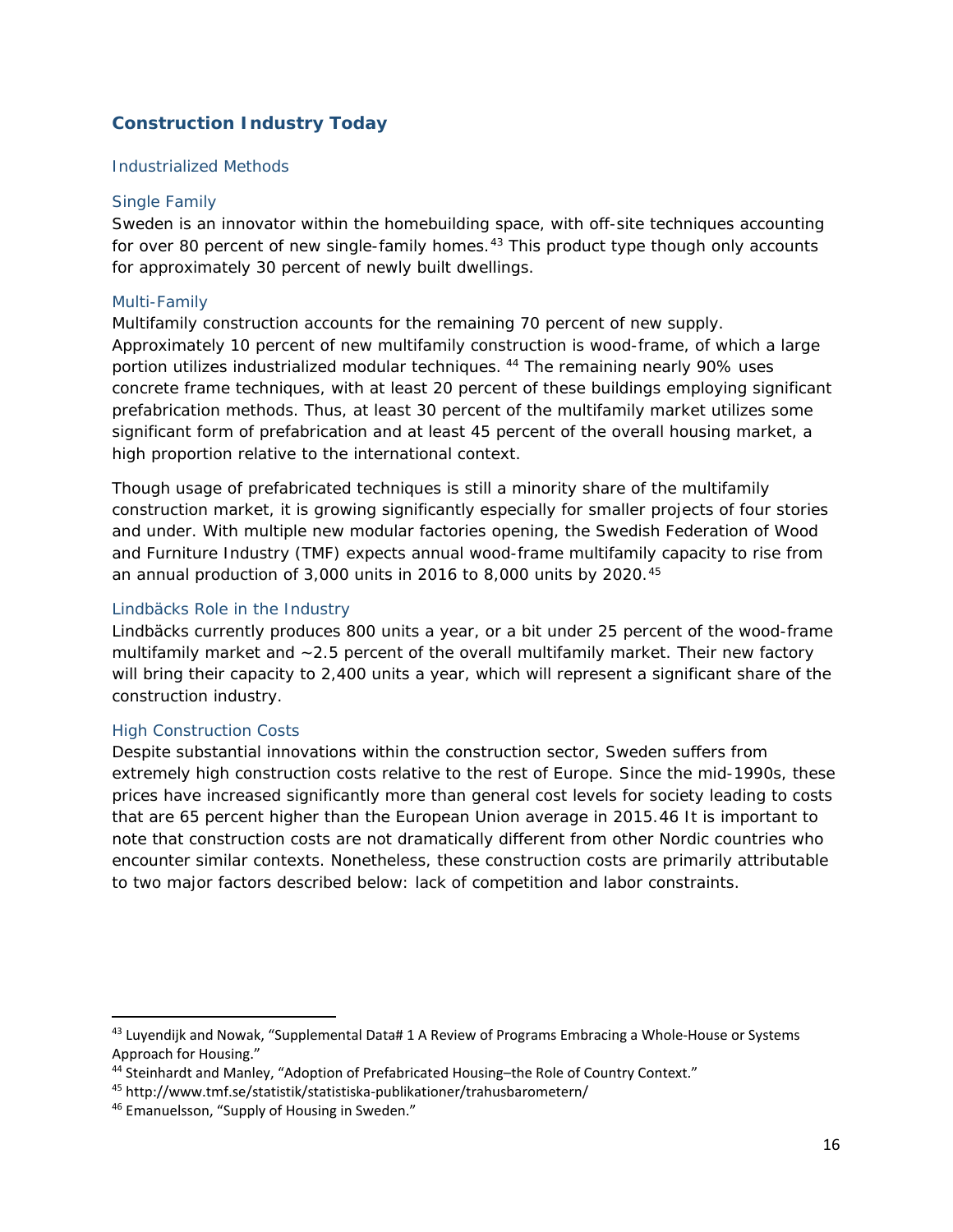

**Figure 7: Construction Price Indices for New Construction**

The Swedish construction market is characterized by a shortage of competition and major barriers to entry. Large construction companies are vertically integrated in terms of access to the requisite building material and the three biggest construction companies together have a share of nearly two thirds of the Swedish market, as of 2003.<sup>[47](#page-17-0)</sup> There is also substantial concentration within the sub-sectors for building materials, further driving up costs. Much of this lack of competition is attributable to the unique Swedish construction context creating high barriers to entry; these factors include more extensive planning processes, construction requirements regarding input materials, strong environmental legislation, and a uniquely cold climate entailing different structural approaches when compared with other European markets. Additionally, another theory posits that housing policy decisions of the pre-1990s created informal cartels which had little incentive to contain costs due to high public housing subsidies. A mid-2000s survey of 600 construction sector managers reveals 50 percent of respondents believed that cartels existed within the industry, and half of them saying they were quite frequent.<sup>[48](#page-17-1)</sup> Large construction companies today are in effect making use of their oligopolistic positions to charge higher prices, driving up end-user prices and holding back construction levels.<sup>[49](#page-17-2)</sup>

In addition to potential structural market failures in competition, Sweden's labor market has also impacted construction prices. Construction workers maintain high union membership rates and are in short supply, with 40 percent of construction companies saying expansion was being held back by a lack of labor.<sup>[50](#page-17-3)</sup> Workers have taken advantage of their leverage and successfully negotiated significant wage increases, outpacing unit labor cost increases in other European countries in recent years. Moreover, this has coincided with labor

*Source: Swedish Association of Public Housing Companies, "SABO and Public Housing in Sweden." via Eurostat.*

<span id="page-17-0"></span><sup>&</sup>lt;sup>47</sup> Note: More recent data not available, but literature/articles consider this issue still very relevant.

Hüfner and Lundsgaard, "The Swedish Housing Market."

<span id="page-17-1"></span><sup>48</sup> Hüfner and Lundsgaard.

<span id="page-17-2"></span><sup>49</sup> Emanuelsson, "Supply of Housing in Sweden."

<span id="page-17-3"></span><sup>50</sup> Reuters, "Sweden Faces Housing Crunch despite Government Building Plan."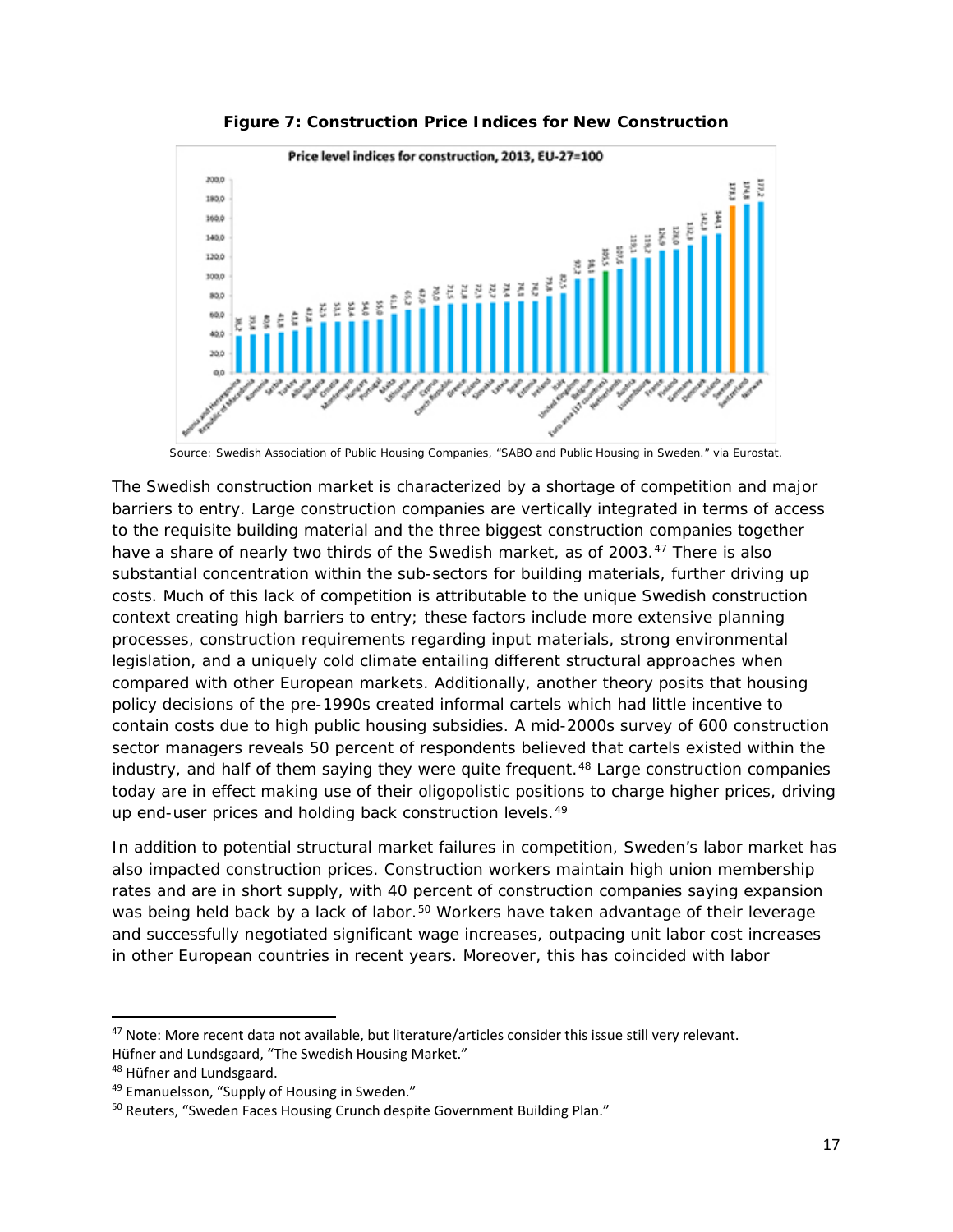productivity growth that has significantly lagged economy-wide developments, perhaps attributable to more limited construction industry innovations in recent years.[51](#page-18-0)

<span id="page-18-0"></span> <sup>51</sup> Hüfner and Lundsgaard, "The Swedish Housing Market."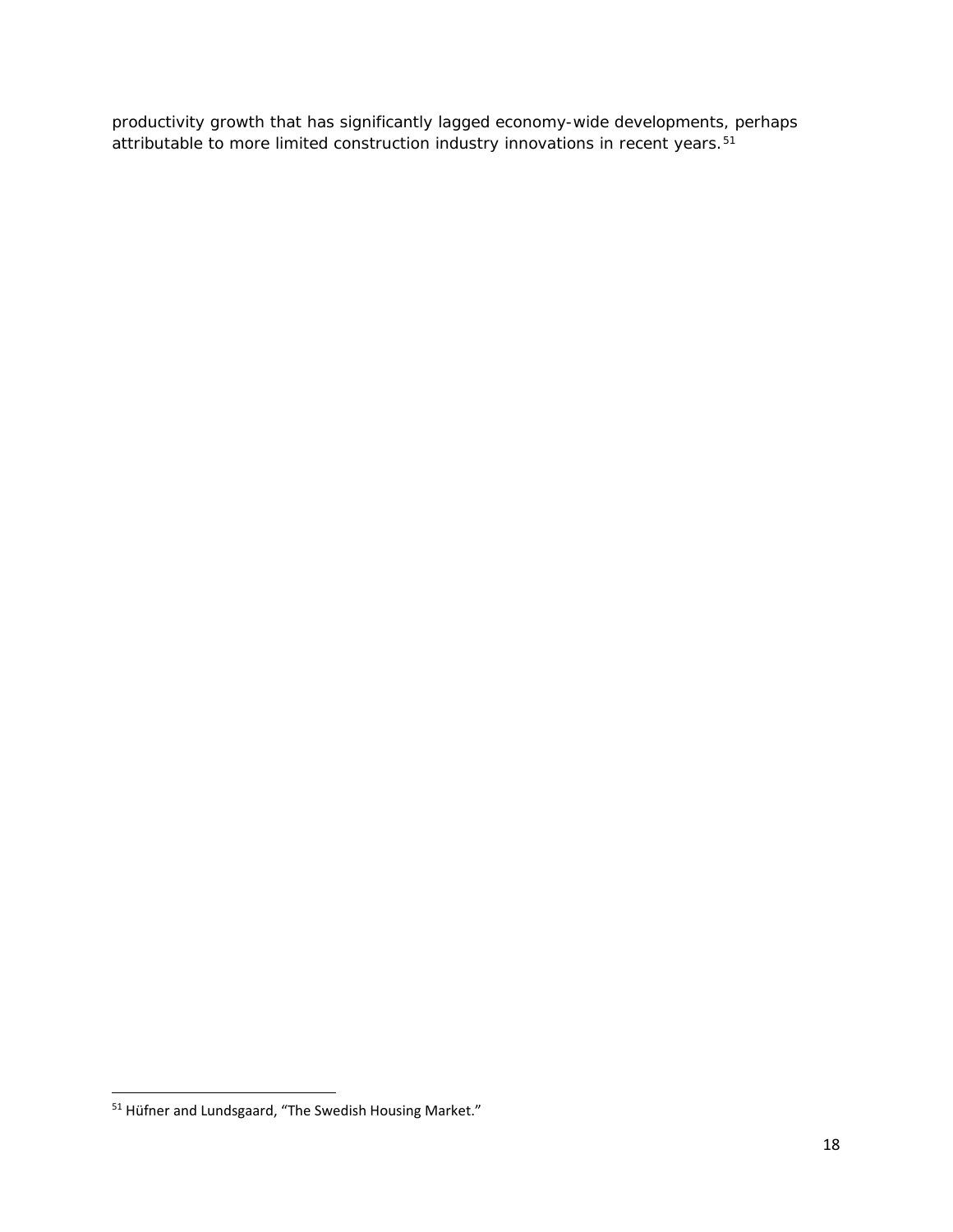## <span id="page-19-0"></span>**List of Sources**

Ahren, Per. "Housing Allowance Systems in Sweden - Policy Press Scholarship," July 11, 2007.

http://policypress.universitypressscholarship.com/view/10.1332/policypress/978186 1347541.001.0001/upso-9781861347541-chapter-10.

- Andersen, Hans Skifter, Lena Magnusson Turner, and Susanne Søholt. "The Special Importance of Housing Policy for Ethnic Minorities: Evidence from a Comparison of Four Nordic Countries." *International Journal of Housing Policy* 13, no. 1 (March 1, 2013): 20–44. https://doi.org/10.1080/14616718.2013.764659.
- Andersson, Roger, Hanna Dhalmann, Emma Holmqvist, Timo M. Kauppinen, Lena Magnusson Turner, Hans Skifter Andersen, Susanne Söholt, et al. "Immigration, Housing and Segregation in the Nordic Welfare States," 2010. https://helda.helsinki.fi/bitstream/handle/10138/25849/julkaisuc2.pdf.
- Becker, Saul. "Comparative Housing Policy." In *Understanding Housing Policy (Third Edition)*, edited by Brian Lund, REV-Revised, 3., 77–102. Policy Press at the University of Bristol, 2017. http://www.jstor.org/stable/j.ctt1t89dc6.11.
- Crouch, David. "Swedish Private Housing Sector Accused of Profiting from Refugees." *The Guardian*, October 18, 2015, sec. World news. http://www.theguardian.com/world/2015/oct/18/swedish-private-housing-sectorrefugees.
- Dean, Edward. "The New Foreign Import: Manufactured Housing Systems." *Journal of Architectural Education (1984-)* 37, no. 3/4 (1984): 12. https://doi.org/10.2307/1424800.
- Deeter, Karl. "Rent Control in Europe: Sweden | Irish Mortgage Brokers." Accessed October 5, 2017. https://www.mortgagebrokers.ie/housing/rent-control-in-europe-sweden/.
- Emanuelsson, Robert. "Supply of Housing in Sweden," 2015. http://www.riksbank.se/Documents/Rapporter/POV/2015/2015\_2/rap\_pov\_artikel\_3\_ \_150917\_eng.pdf.
- Hansson, Anna Granath. "City Strategies for Affordable Housing: The Approaches of Berlin, Hamburg, Stockholm, and Gothenburg." *International Journal of Housing Policy* 0, no. 0 (February 6, 2017): 1–20. https://doi.org/10.1080/19491247.2017.1278581.
- Hedman, Eva. "A History of the Swedish System of Non-Profit Municipal Housing." *Boverket-Swedish Board of Housing, Building and Planning, Edition* 1 (2008). http://www.boverket.se/globalassets/publikationer/dokument/2008/history\_of\_the\_s wedish system of non-profit municipal housing.pdf.
- Holmqvist, Emma, and Lena Magnusson Turner. "Swedish Welfare State and Housing Markets: Under Economic and Political Pressure." *Journal of Housing and the Built Environment* 29, no. 2 (June 1, 2014): 237–54. https://doi.org/10.1007/s10901- 013-9391-0.